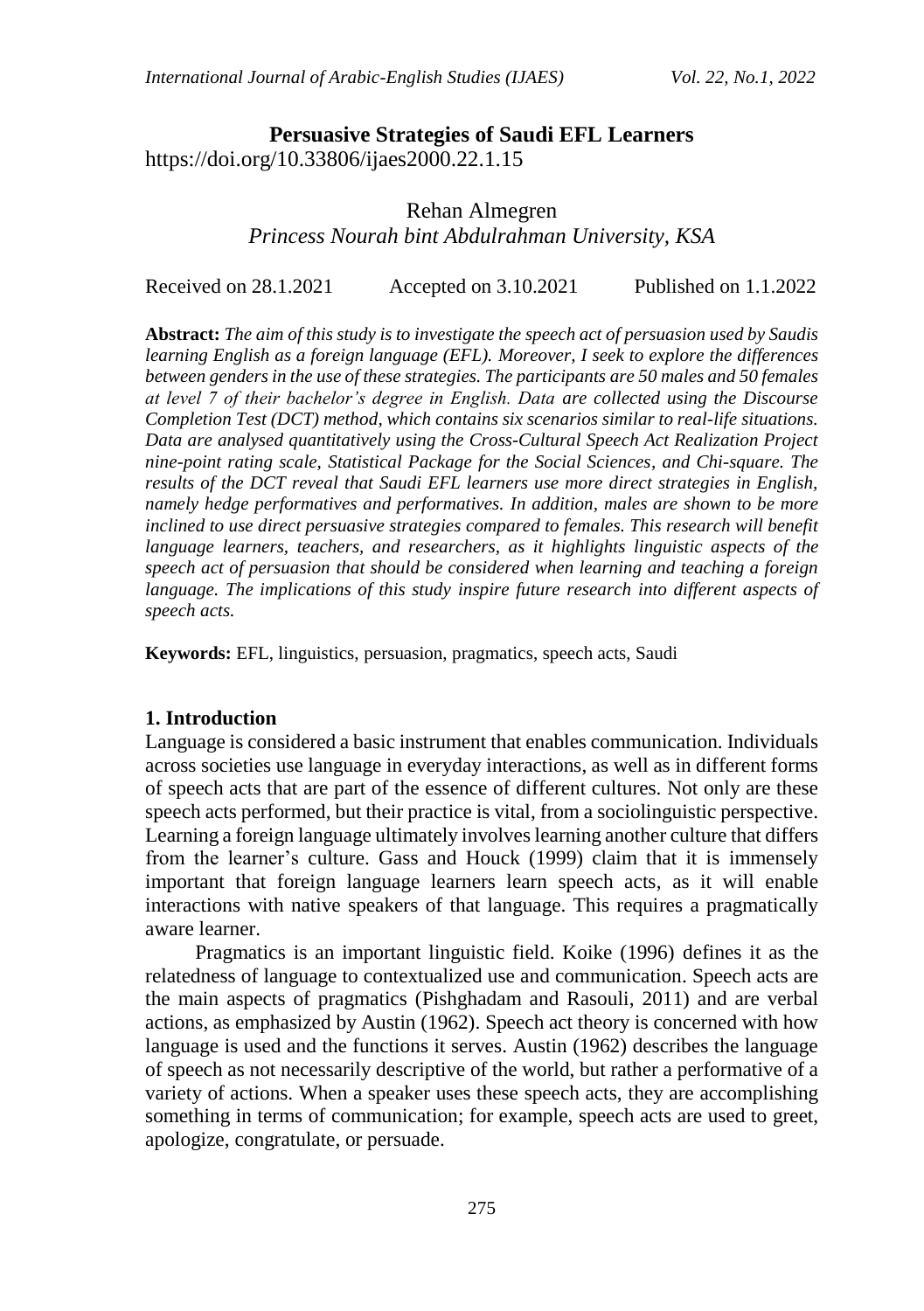As pointed out by Searle (1969), the speech act of persuasion is considered a directive speech act. More specifically, it is the effort one exerts in attempting to change the point of view, feelings, intentions, and behaviour of others (Lakoff 1982). People encounter or use the speech act of persuasion nearly every day in many ways, either in spoken, visual, or written forms. Part of learning a language is learning how to persuade in the target language (English in this case). This study investigates the speech act of persuasion in male and female Saudi English learners. It aims to establish whether English as a foreign language (EFL) learners from Saudi exhibit significant differences in how they apply their persuasive strategies.

I also investigate the differences between male and female Saudi EFL learners in how persuasive strategies are applied. Investigating how speech acts are used among learners helps teachers improve the teaching of a foreign language and widens the learning perspective. Moreover, by learning not only the language, but also the culture that underlies the language, communication will be more accurate and effective. This implies that teachers should differentiate between linguistic forms or interactions in a foreign language and communicative competence.

Kasper and Rose (2002) point out that succeeding in learning the grammar of a target language does not necessarily mean that the learner will share the same level of pragmatic understanding as a native speaker of that language. To be pragmatically competent simply requires avoiding miscommunication problems. More effective communication occurs as a result of being pragmatically competent. Many studies have been conducted on the different speech acts of EFL learners, but few have focused on the strategies and gender differences of these speech acts. In this study, aspects of the speech act of persuasion focusing on Saudi EFL learners are investigated for the first time. Our study follows in the footsteps of Pishghadam et al.'s (2011) research on Iranian EFL learners' persuasive strategies.

### **2. Literature review**

Pragmatics is defined as the ways in which language is used in the context of communication (Koike, 1996). Pragmatics also examines how language is used in certain specified ways. Yule (1996:3) points out that pragmatics involves four areas: speakers' meaning, expression of relative distance, contextual meaning, and implied meaning beyond what is said. The manner in which second language pragmatics is acquired remains an area that requires investigation, especially when pertaining to Saudi native Arabic speakers learning English.

Selinker (1972) refers to interlanguage as a language system of a learner that is considered inconsistent with that of the native speaker. Pragmatics, when linked with second language acquisition, has created a subfield referred to as interlanguage pragmatics. It is "the branch of second language research which studied how nonnative speakers understand and carry out linguistic actions in a target language, and how they acquire L2 pragmatic knowledge," as defined by Kasper (1992:203).

For language learners to be pragmatically competent, they must be able to appropriately use the target language in different socio-cultural contexts (Taguchi, 2009). Yule (1996) claims that contextual meaning, implied meaning, and the speaker are all aspects of pragmatics. Verschueren (1999) adds to Yule's definition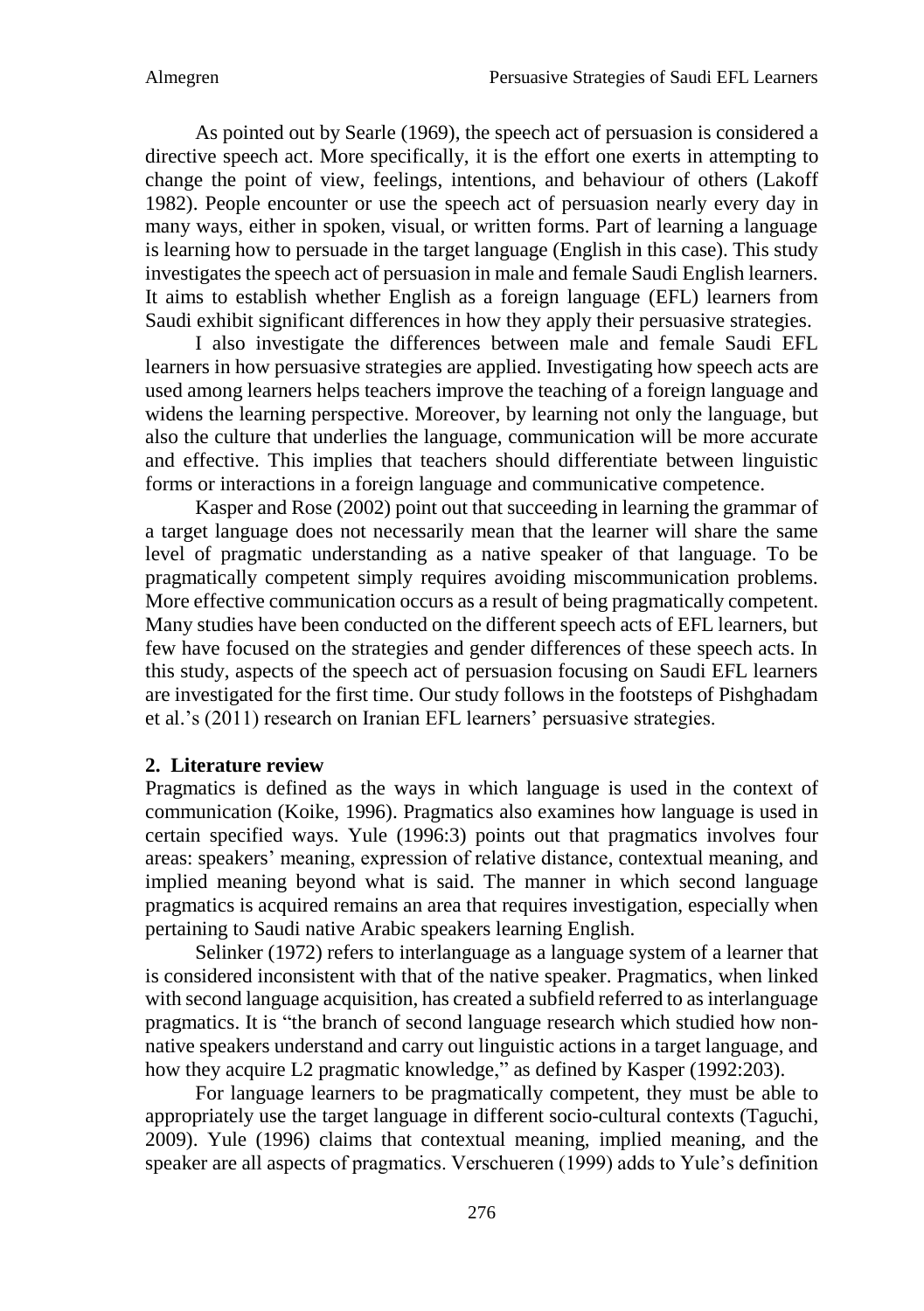and states that meaning is dynamic rather than static. This highlights the importance of this study, as it investigates language users of different interactive contexts. Faerch and Kasper (1983) state that there are two types of pragmatic competence: The first type is procedural knowledge, which "refers to the process of selecting and combining declarative knowledge from these categories" (Morkus, 2009). The second type is declarative knowledge, which has six different types: sociocultural, linguistic, context, discourse, and knowledge of the world. This suggests that pragmatic competence is linked to linguistics and socio-culture.

Wide interest in the field and essence of pragmatics caused Austin to publish his book *How to Do Things with Words* in 1962, in which he proposes speech act theory. Searle (1969) later developed that theory, and defined speech acts as the ability of an utterance to do things. Speech act theory refers to communication being the basis of the pragmatic theory of language. Searle (1969:16) states that "all linguistic communication involves linguistic acts." The speech act of persuasion is one of various kinds of speech acts, as pointed out by Austin (1962). According to him, there are differences between locutionary acts, perlocutionary acts, and illocutionary acts. He says that a speaker utters sentences with a particular meaning (locutionary act) and with a particular force (illocutionary act), in order to achieve a certain effect on the hearer (perlocutionary act) (Austin, 1962: 101).

Searle (1969) classifies illocutionary speech as assertive, directive, expressive, performative, and commissive. "Assertive" refers to how the speaker is committed to the proposition expressed; "directive" represents an action that the listener takes in response to the speaker; "expressive" is concerned with the speaker's psychological inner state; "performative" refers to verbs that describe actions that have been carried out by the utterers; and "commissive" represents acts that are speaker-centred.

The speech act of persuasion is considered to be a perlocutionary act and according to Searle (1969)—is directive. It directs the hearer to take action, and for the action to happen, the speaker needs the attention of the hearer. Utterances made by the speaker can appear in the class of illocutionary speech acts and can be classified as directive speech acts (Jibreen and Al-Janabi, 2018). Taufik (2014:192) discusses Jibreen et al.'s (2018) study and adds that "As a result, directives are classified as directives in the form of direct utterances and in the form of indirect utterances, i.e., other acts that are not directives, but they carry out the sense of directness." It is important to note that Brown and Levinson (1987) consider the speech act of persuasion as a threatening act according to their politeness theory.

The speech act of persuasion has been investigated from different angles in many languages by different speakers and learners of those languages. An interesting study was presented by Hardin (1999), who investigates how audiences were persuaded by speech acts employed in Spanish television advertisements. The study shows that persuasion was composed of more than one speech act. While there were no signs of the use of declaratives, assertives and directives were regularly used in those advertisements. Most directives used in the advertisements were orders, and they were used to make the audience conform to the advertiser's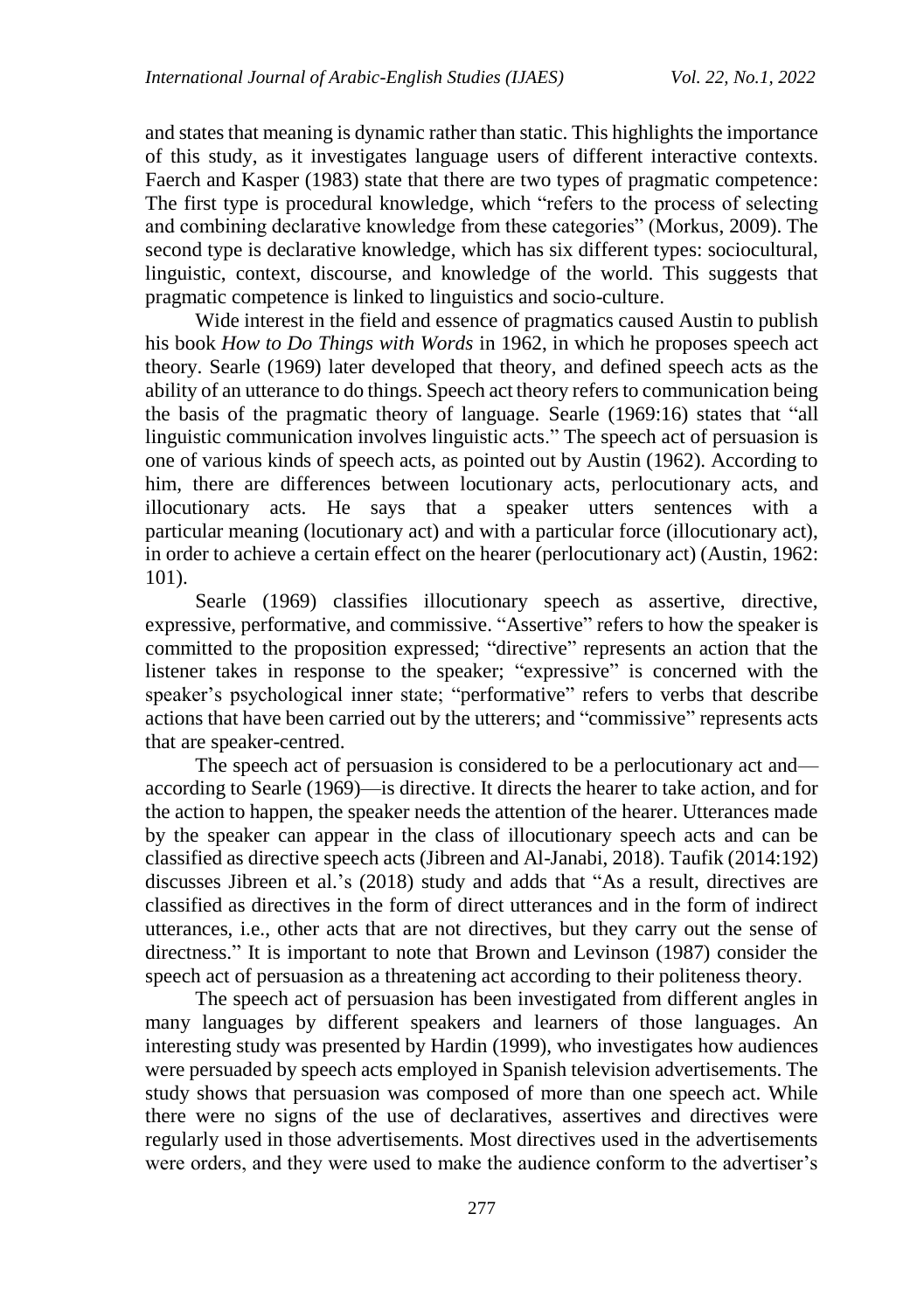wishes. Suggestions, recommendations, and invitations were also provided. Advertisers ensured using commissives for confidence building between the receiver and the teller, and this was done through promising and guaranteeing. Complementing, praising, and flattering are also types of expressives used.

Alhudhaif (2005) investigates the contribution of editorials in both English and Arabic languages to the speech act of persuasion. This study explores the similarities and differences between Saudi and American cultures. The method of data collection was in the form of 26 editorials of different American newspapers and 26 editorials from different Saudi newspapers. The data were analysed using the speech act taxonomy coding system presented by Searle (1976). The results of that study revealed that commissives and declaratives did not contribute to directives, expressives, and representatives.

Chakorn (2006) presents a comparative study of the strategies of the speech act of persuasion. It was applied to native Thai speakers who spoke English and native English speakers, by analysing their letters of request. The data were analysed using quantitative and qualitative methods. This was done by contrasting texts linguistically and pragmatically. The method of analysis was the persuasive rhetorical Aristotelian concept. The results of that study revealed that native English speakers used stronger logos (reasoning as a way of persuasion). The results also indicated that there were differences in the persuasive strategies used by the two groups, which may have been due to their cultural backgrounds.

Another study presented by Hardin (2010) examines intermediate Spanish learners and the persuasive strategies they produced in different situations. The participants responded orally to the situations they were given. Their responses were compared to those of native speakers, and the results showed that being in the intermediate level signified that there were signs of them starting to understand persuasive strategy methods. It also showed that these responses were not pragmatically accurate. Hardin emphasizes that there were two reasons behind the errors in pragmalinguistics: lexical and message force control difficulty.

Research presented by Pishghadam et al. (2011) investigates Iranian EFL learners' persuasive strategies. Their study aimed to examine how persuasive strategies are applied. The instrument used in this study was a discourse completion test. The findings indicated that there were differences and similarities between male and female Iranian EFL learners. Query preparatory, as an indirect strategy presented in the interrogative or interrogative cum conditional form, was the strategy that was most dominant. The current study follows the method used by Pishghadam et al. (2011) in their study.

Greek EFL learners' persuasive strategies have also been investigated. This was done by Papadopoulos and Ypsilandis (2017). The aim of this research was to identify the persuasive strategies produced by EFL learners in written discourse. Sixty Greek EFL learners participated in this study. They were asked to write an informal letter to their British friends to persuade them to read a certain book. The results of the study revealed that language level has an effect on the persuasive strategies used and is not related to gender.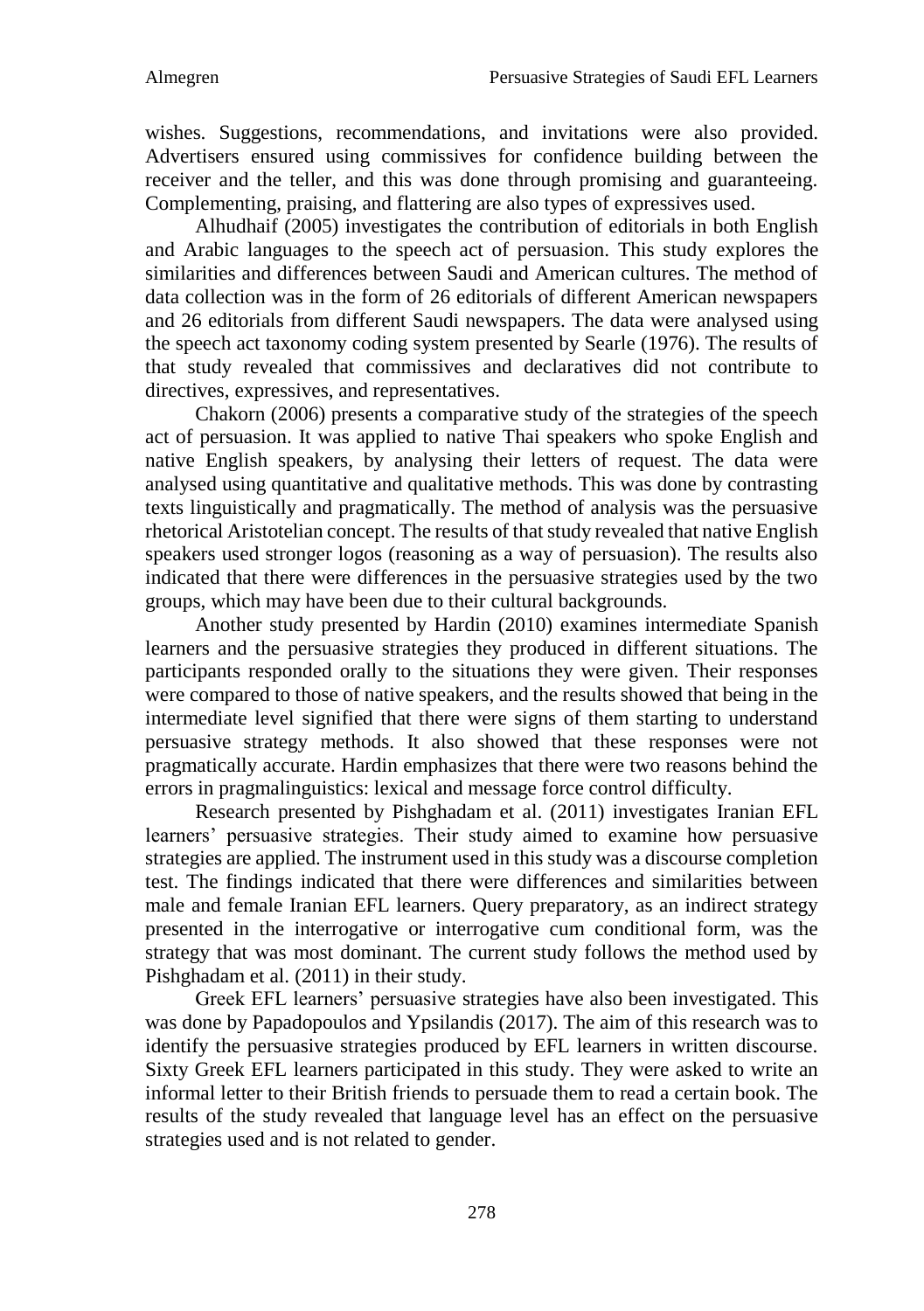One of the latest studies on the speech act of persuasion is a study by de Aquino Carlsson (2018). In this study, the persuasive strategies used by social media fitness influencers were investigated. These fitness influencers were two American females, one Spanish male, and one American male. The age of these influencers ranged from 29 to 43 years. The data collected were from Instagram posts. The researcher examined 200 posts, of which 638 speech acts were coded. The results revealed that influencers use directive sentences. This was shown in how they asked their followers to do something. The researcher stated that the limitation of the study was that it only investigated 200 posts, which may not have been sufficient to extract meaningful results.

Another recent study on persuasion is conducted by Aziz and Othman (2020). The title of the research study was "Speech Acts Uses in Persuasion and Deception in Marketing Discourse." The aim of this study was to examine the speech acts of persuasion and deception in the context of marketing discourse. The researchers' data collection method involved collecting promotional posts; there were 25 posts from 2019 to 2020 from Twitter and Facebook, which were about supplements and nutritional products. The followers and likes on these posts ranged from 160,000 to 2,000,000. Another type of data used in this research involved videos posted on YouTube. The data were gathered from 25 videos, all of which also related to vitamins and nutritional supplements. Most of these videos were posted from 2015 to 2020. The results of the study revealed that marketers used assertive speech acts to persuade others and to avoid commitments. These commissive speech acts were used because they do not guarantee or promise the follower anything. Even though these acts may sound promising, they can be denied. The researchers concluded that the results showed the importance of studies concerning speech acts, as they can be used in marketing discourse in order to deceive the addressee.

Persuasion was also examined in the literature in different ways. Osman and Januin (2021) examined persuasion in essay writing. The aim of this research was to examine the linguistic and rhetorical structures that ESL writers from a public university in East Malaysia use in conducting a persuasive essay. The data were gathered from 15 essays written by ESL learners. The data were analysed using Toulmin's model of argument (1969) to identify linguistic and rhetorical structures. The findings revealed that all essays complied with Toulmin's model. The rebuttal stage was the only stage in which the findings were not upheld.

From the aforementioned discussion, it is clear that scarce research exists on the speech act of persuasion by Arabic EFL learners, specifically in the Saudi context. This is why the current research study will add to the body of literature on Saudi EFL persuasive strategies and gender differences in using these strategies. It will be of help to linguists and researchers to understand the persuasive strategies used by EFL learners. Awareness of these strategies, scope for improvement, and the importance of pragmatic competence will benefit language teachers and EFL learners.

#### **3. Research objectives:**

The objectives of this research are: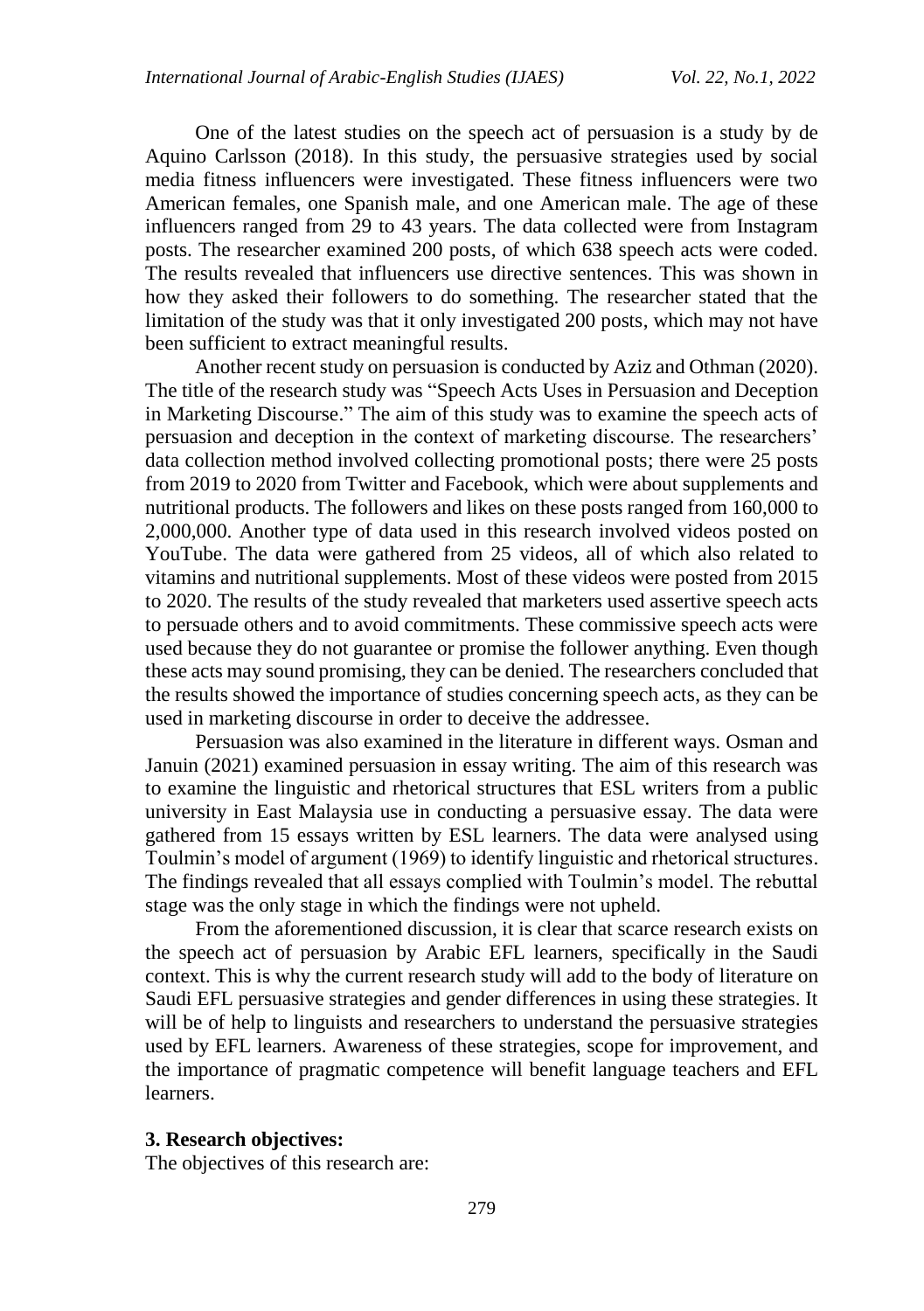1- To determine whether there are significant differences in how Saudi EFL learners apply their persuasive strategies.

2- To determine whether there are any significant differences between male and female Saudi EFL learners in how persuasive strategies are applied.

## **4. Research questions:**

This research study aims to answer the following questions:

Q1. Are there significant differences in how Saudi EFL learners apply persuasive strategies?

Q2. Are there any significant differences between male and female Saudi EFL learners in how persuasive strategies are applied?

## **5. Methods**

## **5.1 Participants**

The participants of this study are 50 male and 50 female Saudi EFL learners majoring in English at two universities in Riyadh, Saudi Arabia (an all-male university and an all-female university, respectively). The participants, aged 20 to 25 years, are at level 7, which is considered the last year of the B.A. degree. Both universities offer similar courses. It is important to note that English is considered a foreign language in Saudi Arabia. Approval for the study and participation guidelines are received from the Princess Noura bint Abdulrahman University Institutional Review Board. Participants' consent is obtained before the Discourse Completion Test (DCT) is initiated. This is presented on the cover page. Participants are also notified that participation is anonymous and voluntary.

## **5.2 Instrument**

The instrument used in this study is a DCT consisting of six persuasive scenarios (see Appendix). The students are expected to read each scenario and answer without overthinking their answers. The DCT is an instrument that was first introduced by Blum-Kulka and Olshtain (1984) in their cross-cultural study of speech act realization patterns. It is chosen for data collection in this study because it allows comparison between cultures in the data gathered by Morkus (2009). Morkus also adds that it is useful to manage, allowing us to gather as much data as possible, and different variables of contests are controlled, unlike naturally collected data (2009). The instrument employed in this study is created by Pishghadam et al.'s (2011) study on persuasion strategies, with slight changes made to accommodate to Saudi culture. In scenarios 1–4, the participant addresses a person of the same gender due to the Saudi culture and gender-divided schools and universities. The questionnaire contains different scenarios, namely persuasive situations, with various forms of status relationships. The addressee of the situation is either of a status considered higher, equal, or lower than that of the addressor. Instructions on how to answer the DCT are provided on the cover page. A pilot study is conducted on 13 male and 12 female students at levels 6 and 7 to ensure that the DCT is comprehended. Validity of the DCT is also assured by sharing the questionnaire with colleagues to get their responses, and comments as well as feedback are received. The results confirm the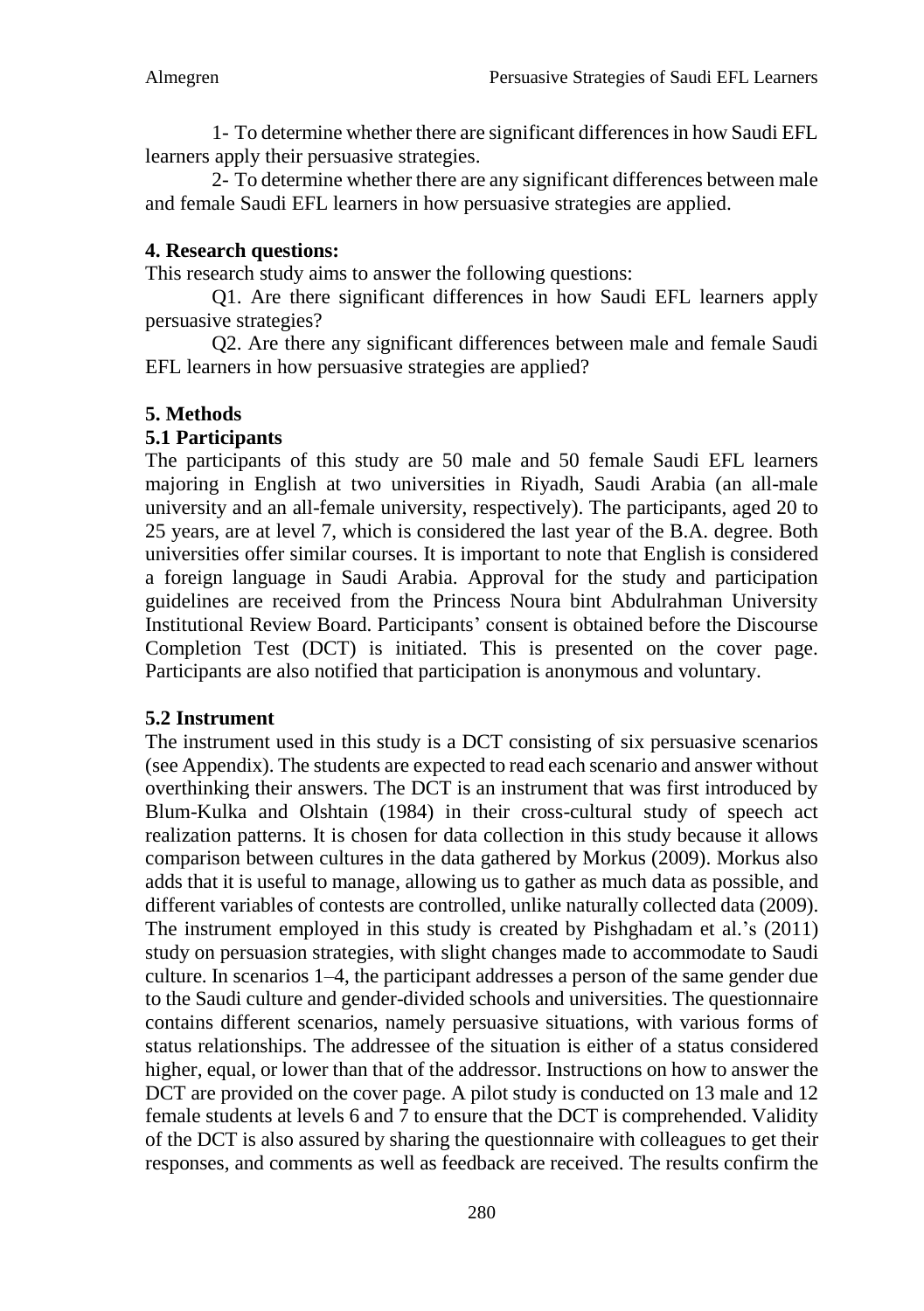clarity and efficiency of the DCT. The reliability of the research is achieved using the questionnaire tested by the pilot study sample size participants. The results of the pre-tests are consistent, and the DCT is also thoroughly checked to ensure it is unbiased and free of errors.

### **5.3 Procedure**

The female participants are given direct and written instructions by the researcher. A male adult is trained to explain the research and collect data from the male participants. This is because of the educational system in Saudi Arabia, where male and female students are separated. Written instructions are also provided. Participants are instructed not to hesitate to ask for clarifications, if they need any. The time frame is 20 minutes for all groups. The analysis of the data is done using Cross-Cultural Speech Act Realization Project (CCSARP) scale, which has been used by numerous linguistic researchers. It is also used by Pishghadam et al. (2011) in their study. As pointed out by Pishghadam et al. (2011), this scale consists of three categories: internal modification, external modification, and level of directness. The persuasive strategies used are examined from the perspective of directness. This perspective has a nine-point scale: hedge performatives, performatives, mood derivables, obligation statements, query preparatory, strong hints, want statements, suggestory formula, and mild hints. This nine-point scale is divided into three areas: direct, non-conventionally indirect, and conventionally indirect. The direct level consists of mood derivable, performatives, hedge performatives, obligation statement, and want statements. Mood derivable is a strategy that employs imperatives as its main form of utterances; for example, "Bring the book." Performatives are utterances where illocutionary acts are clearly stated; for example, "I now pronounce you husband and wife." Hedge performatives are an illocutionary force where utterances are softened by using expressions of hedging; for example, "We would like to ask you to lower your voice." Obligation statements are when illocutionary acts contain utterances in which the hearer is being asked by the speaker to perform an act; for example, "You should bring the book tomorrow." The "want statements" are the speaker's needs, wants, wishes, and desires or acts that the speaker would like the hearer to perform; for example, "I really wish you would pass the exam." The conventional indirect level consists of a "suggestory formula" and a "query preparatory." The "suggestory formula" refers to the utterances that suggest an act to be performed by the hearer; for example, "How about listening to some music?" The "query preparatory" refers to the use of interrogatives, and is also referred to as a preparatory condition; for example, "Would you mind giving me a pen?" The last area is the "non-conventionally indirect level," which consists of "strong hints" and "mild hints." "Strong hints" refers to "utterances that make partial reference to the act or may indicate reason or support for the desired act" (Pishghadam et al. 2011:4). For example, "It is hot here." "Mild hints" refers to utterances inferred by context; for example, "Are you available?"

Quantitative data analysis is done according to Pishghadam et al.'s (2011) method, using the nine-point CCSARP scale. The unit of scale used is the sequence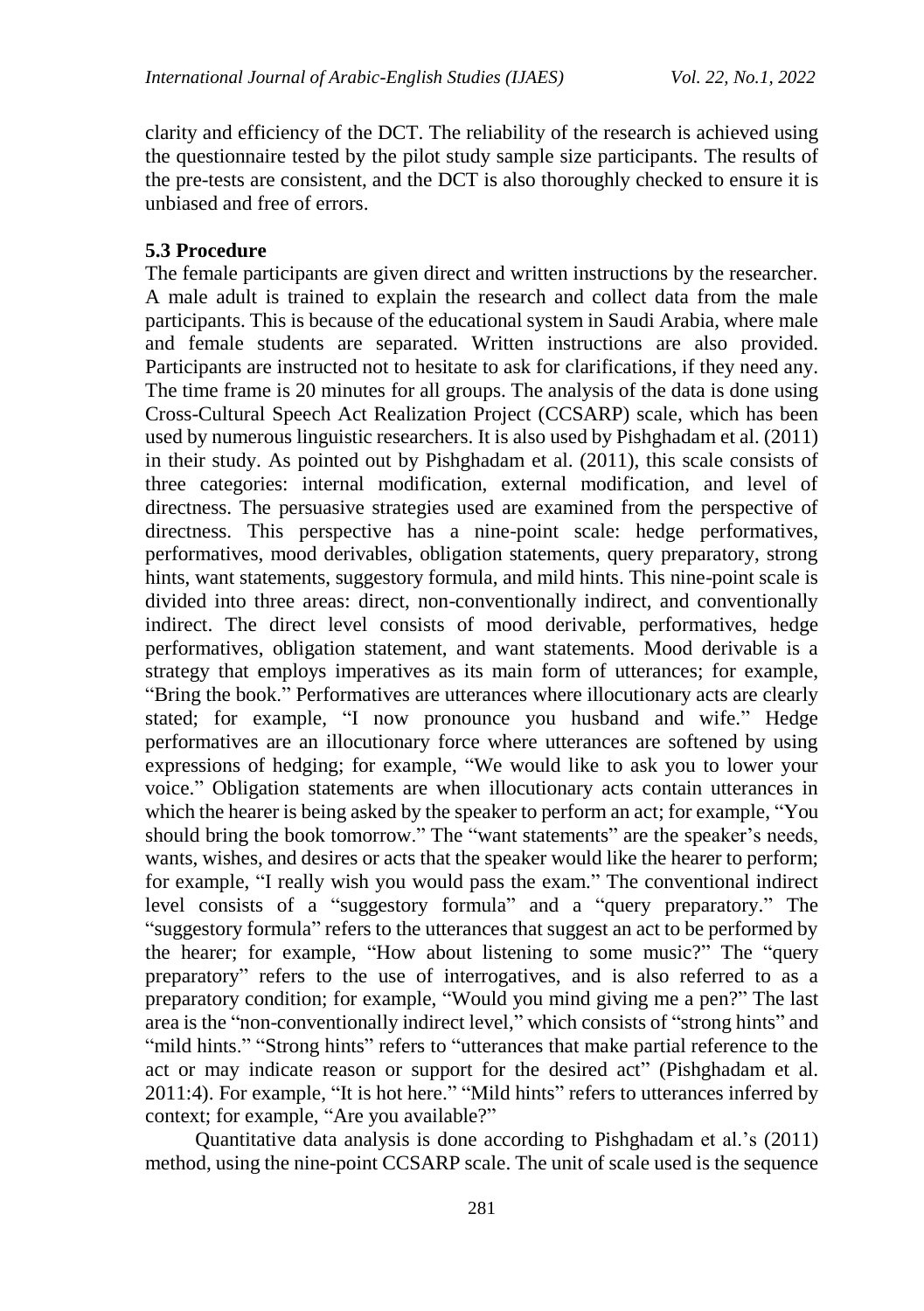of utterances or the head act of utterance. The Statistical Package for the Social Sciences program is used for the frequency analysis of responses. A chi-square test is used for data analysis in the last step.

# **6. Results**

The aim of this study is to investigate Saudi EFL learners' persuasive strategies by comparing and contrasting strategies among females and males. The coding scheme CCSARP is used to analyse the responses. The tables below show the analysed data.

As Table 1 demonstrates, all strategy types are employed by Saudi EFL learners, although different frequencies are revealed. The results are summarized in Table 2.

| <b>Strategy</b>              | <b>Frequency</b> | Percentage |
|------------------------------|------------------|------------|
| Mood derivable               | 19               | 3.17%      |
| Performatives                | 150              | 25.00%     |
| Hedge performatives          | 181              | 30.17%     |
| <b>Obligation statements</b> | 13               | 2.17%      |
| Want statements              | 44               | 7.33%      |
| Suggest                      | 148              | 24.67%     |
| Query                        | 13               | 2.17%      |
| <b>Strong</b> hints          | $\overline{2}$   | 0.33%      |
| Mild hints                   | 30               | 5.00%      |
| Total                        | 600              | 100.00%    |

Table 1. Frequency and Percentage of Persuasion Formulas used by Saudi EFL Learners

|  |  |  | Table 2. The Results of the Chi-square for the Strategies Selected by EFL Students |  |
|--|--|--|------------------------------------------------------------------------------------|--|
|  |  |  |                                                                                    |  |

| <b>Strategy</b> | <b>Observed</b> | <b>Expected</b> | <b>Residu</b><br>al | d<br>P | Chi-<br>square | Sig |
|-----------------|-----------------|-----------------|---------------------|--------|----------------|-----|
| Mood derivable  | 19              | 66.67           | $-47.67$            |        |                |     |
| Performatives   | 150             | 66.67           | 83.33               | -      |                |     |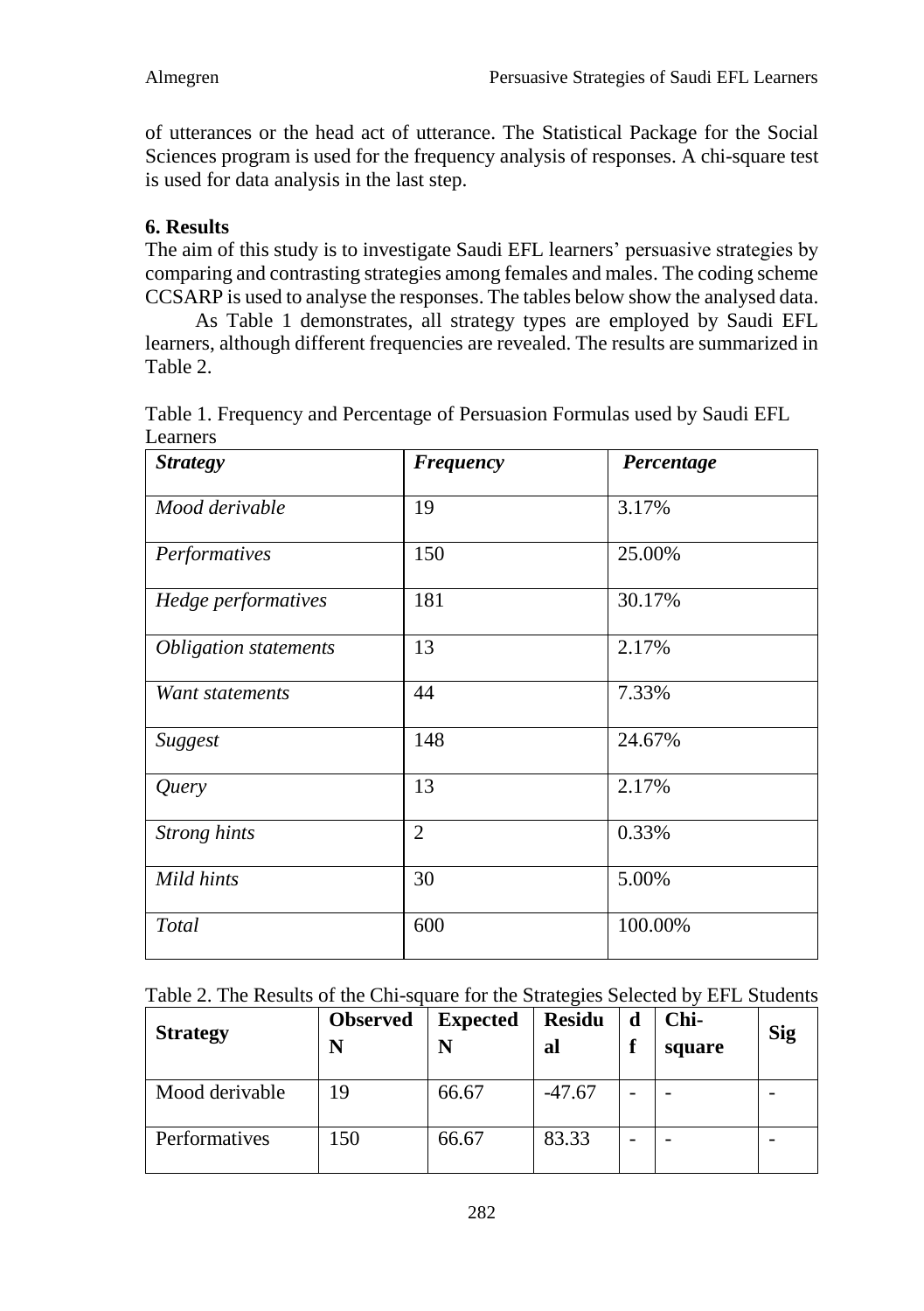| Hedge<br>performatives   | 181            | 66.67 | 114.33   |   |         |                  |
|--------------------------|----------------|-------|----------|---|---------|------------------|
| Obligation<br>statements | 13             | 66.67 | $-53.67$ |   |         |                  |
| Want statements          | 44             | 66.67 | $-22.67$ |   |         |                  |
| Suggest                  | 148            | 66.67 | 81.33    |   |         |                  |
| Query                    | $\overline{7}$ | 66.67 | $-59.67$ |   |         |                  |
| Strong hints             | 8              | 66.67 | $-58.67$ |   |         |                  |
| Mild hints               | 30             | 66.67 | $-36.67$ |   |         |                  |
| Total                    | 600            |       |          | 8 | 609.660 | 0.00<br>$\theta$ |

As Table 2 shows, the most dominant strategy types used by Saudi EFL learners are hedge performatives, performatives, and suggest strategies. As seen, the hedge performatives strategy's frequency (observed N=181, expected N=66.67) is much higher than expected. With respect to the performatives strategy, the frequency (observed  $N=150$ , expected  $N=66.67$ ) is also higher than expected, as is that of the suggest strategy (observed  $N=148$ , expected  $N=66.67$ ). Moreover, the results indicate that the least preferred strategy types used by Saudi EFL learners are query, strong hints, obligation statements, and mood derivable strategies. As can be seen in Table 2, the query strategy (observed  $N=7$ , expected  $N=66.67$ ), strong hints strategy (observed  $N=8$ , expected  $N=66.67$ ), obligation statements (observed N=13, expected N=66.67), and mood derivable (observed N=19, expected N=66.67) have significantly lower frequencies than expected.

To discover whether there are significant differences between the performance of male and female Saudi EFL learners in persuasion strategies, a chisquare test is carried out. The results of the comparison of the Chi-square test for the strategies selected by male and female Saudi EFL learners are presented in Table 3.

Table 3. Results of the Chi-square for Strategies Selected by EFL Students based on Gender

| <b>Strategy</b> | <b>Observed N</b> |        | <b>Expected N</b> |        | Df | Chi-          | <b>Sig</b> |
|-----------------|-------------------|--------|-------------------|--------|----|---------------|------------|
|                 | Male              | Female | Male              | Female |    | <b>Square</b> |            |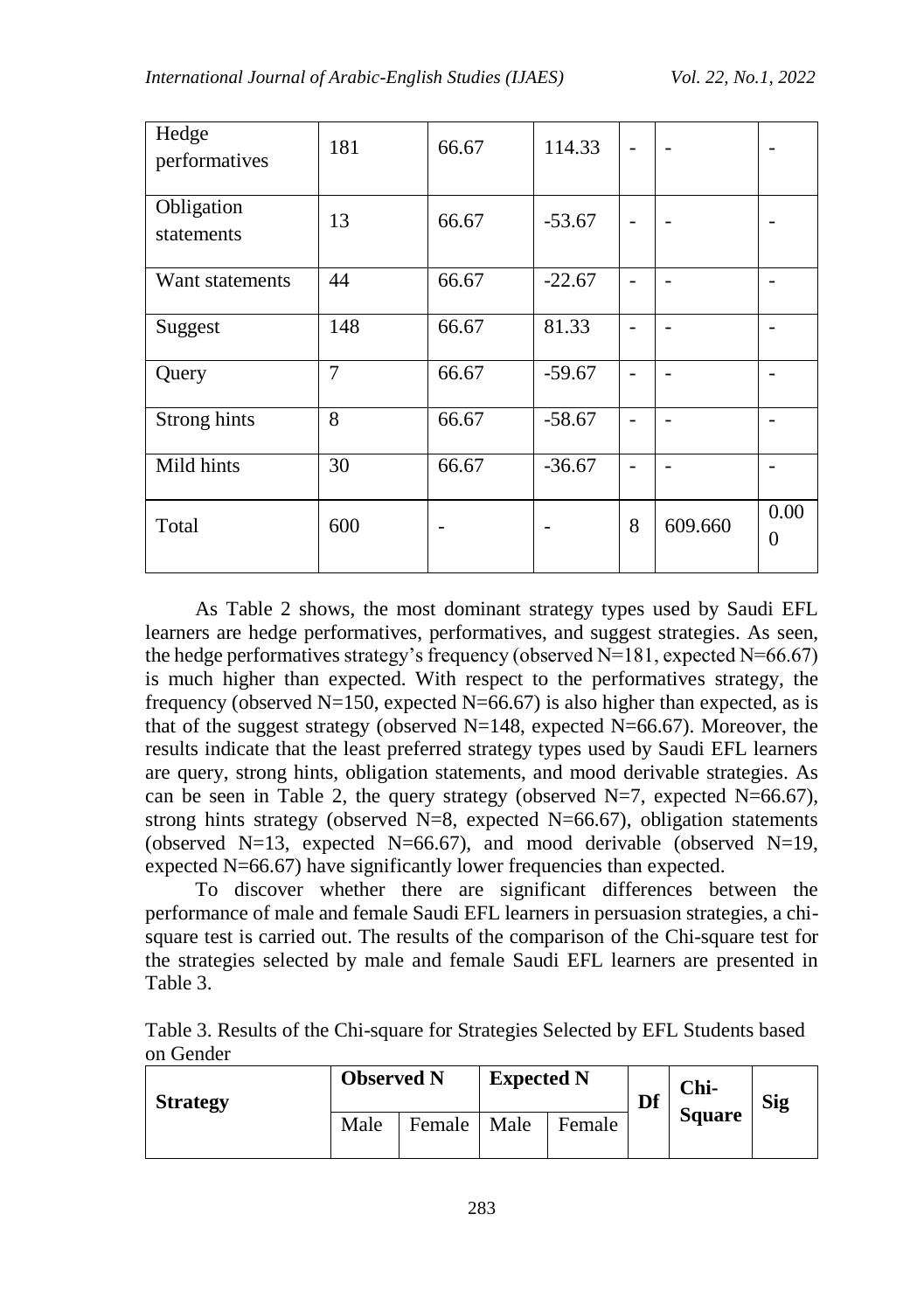| Mood derivable           | 12             | 7            | 9.5  | 9.5  | 1            | 1.316 | 0.251 |
|--------------------------|----------------|--------------|------|------|--------------|-------|-------|
| Performatives            | 78             | 72           | 75.0 | 75.0 | 1            | .240  | 0.624 |
| Hedge<br>performatives   | 93             | 88           | 90.5 | 90.5 | 1            | .138  | .710  |
| Obligation<br>statements | 9              | 4            | 6.5  | 6.5  | 1            | 1.923 | .166  |
| Want statements          | 12             | 32           | 22.0 | 22.0 | $\mathbf{1}$ | 9.091 | .003  |
| Suggest                  | 72             | 76           | 74.0 | 74.0 | 1            | .108  | .742  |
| Query                    | $\overline{2}$ | 5            | 3.5  | 3.5  | 1            | 1.286 | .257  |
| Strong hints             | $\overline{7}$ | $\mathbf{1}$ | 4.0  | 4.0  | $\mathbf{1}$ | 4.500 | .034  |
| Mild hints               | 15             | 15           | 15.0 | 15.0 | 1            | .000  | 1.000 |

As Table 3 demonstrates, there are significant differences between males and females in their preference for the strategy of want statements (Chi-square=9.091, p<.05), which are mostly selected by females, and the strategy of strong hints (Chisquare=4.500, p<.05), which are mostly selected by males.

# **7. Discussion**

The aim of this study is to explore differences in Saudi EFL learners' use of persuasive strategies and to investigate gender differences in the application of persuasive strategies. The results of the study demonstrate that hedge performative and performative strategies are the top two highest-ranking strategies preferred by Saudi EFL learners. These two strategies are direct strategies. This is consistent with Hardin's (2010) study which reveals that non-native speakers tend to use speech act verbs that are explicit. However, this is not consistent with other study results (Blum-Kulka et al. 1984; Hong 1999; Tatton 2008), which find that language speakers and cultures generally tend to use indirect strategies when performing a speech act. It is also not consistent with Pishghadam et al.'s (2011) findings that non-native speakers apply more indirect strategies.

The third top highest-ranking strategy used by participants is a conventional indirect strategy, namely the suggestory formulae strategy. The fact that it is one of the top three high-ranking strategies applied shows similarities with Pishghadam et al.'s (2011) study. This also confirms the findings of Blum-Kulka et al. (1984), Hong (1999), and Tatton (2008).

As for the differences in persuasion strategies applied between male and female Saudi EFL learners, the results reveal that there are significant differences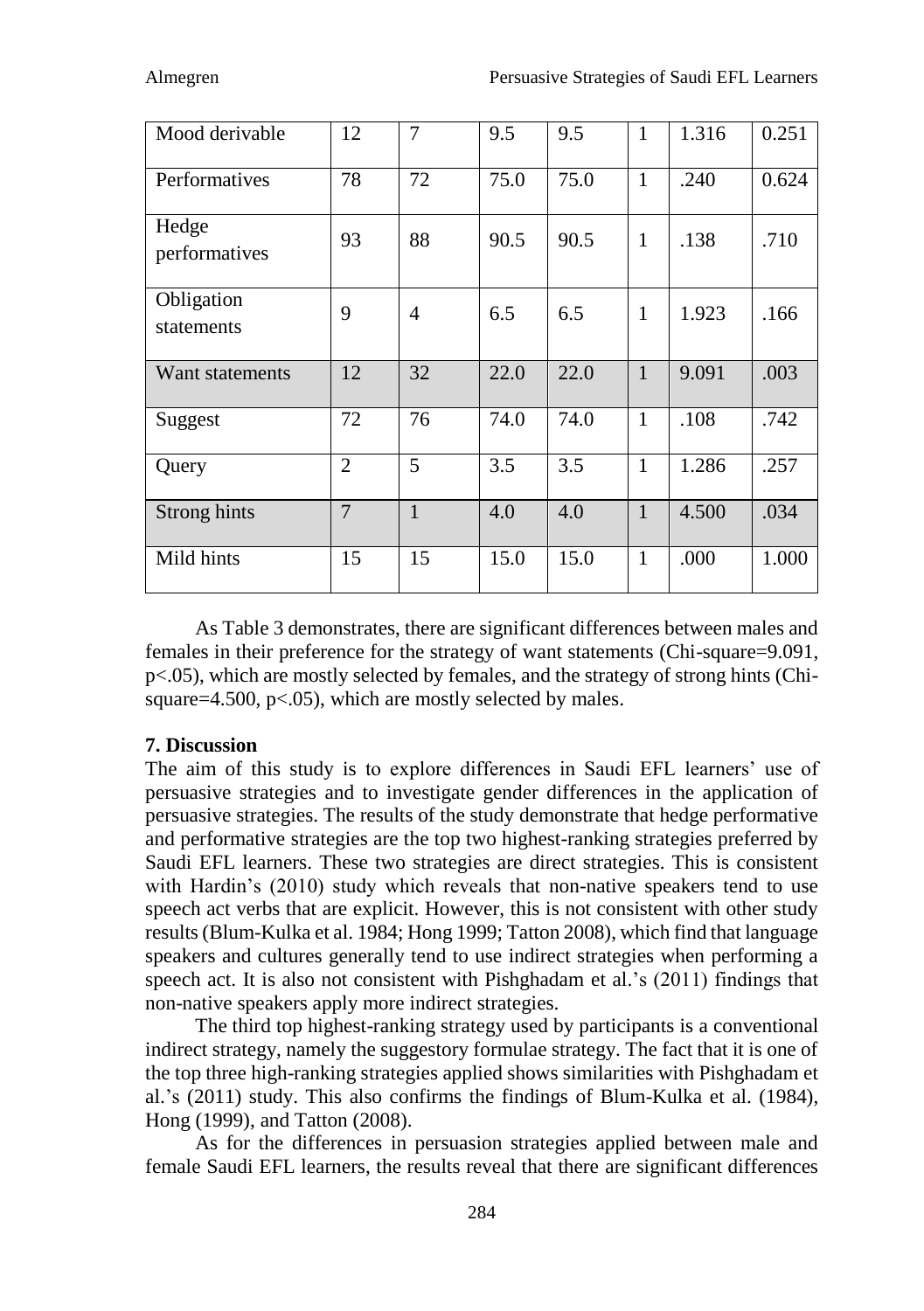between the genders in their choice of applying direct strategies, namely, mood derivable, performatives, hedge performatives, obligation statements, and want statements. The direct strategies are mostly applied by males. This finding is consistent with that of Lackoff (1975) regarding how men talk compared with women. In her study, she argues that women's speech is less direct than men's speech. However, this finding does not show any similarity with the findings of Lamude (1993) concerning how males tend to use soft strategies with other men when attempting to influence them. The significant differences in the results demonstrate that the indirect strategy of strong hints is used more by males, and the want statements strategy is mostly used by females. Moreover, the Saudi culture and gender separation in the education system, given that the participants are university students, as well as the fact that scenarios 1–4 are based on an educational context, may have impacted the results.

The results also show that female participants use more conventional indirect strategies compared to males. This is also shown in the findings related to the narrative formula strategy and the query preparatory strategy. This finding is consistent with Pishghadam et al.'s (2011) findings. It also aligns with the theory of social constructionism, which implies that both genders' style of language changes based on the social context (Coates and Johnson, 2001; Leaper and Smith, 2004). However, this finding contradicts that of Smith (2009), in which there are no significant differences between genders.

With regard to Saudi male EFL learners, they prefer to apply the strong hints strategy in persuasive scenarios, which is a non-conventional indirect strategy. This again proves Lamude's (1993) findings and contradicts those of Lackoff (1975). As with the mild hints strategy, the results show no differences between genders, which aligns with the findings of other researchers such as Al-Khateeb (2009).

#### **8. Conclusion**

In conclusion, Saudi EFL learners tend to use more direct strategies in English, namely performatives and hedge performatives which confirms Hardin's (2010) statement that EFL learners tend to use direct speech acts strategies. As regards gender differences, male Saudi EFL learners tend to use more direct strategies than female Saudi EFL learners and this proves Lackoff's (1975) assertion that males are more direct than females. The findings of this study are of great importance to foreign language teachers, researchers, and students, emphasizing the need to consider the cultural context that may affect the choice of employing direct or indirect strategies. It is also of great importance for language teachers to introduce these findings to students as it will help them in their journey of foreign language learning. I will also help them in knowing which aspects of speech acts strategies they need to focus on when teaching. This research would be useful for future studies to conduct a cross-cultural analysis of the directness level of the speech act of persuasion between Saudi EFL learners and native English speakers. Other aspects—such as social distance and power—that might affect the persuasive strategy used should also be considered in future research. It would also be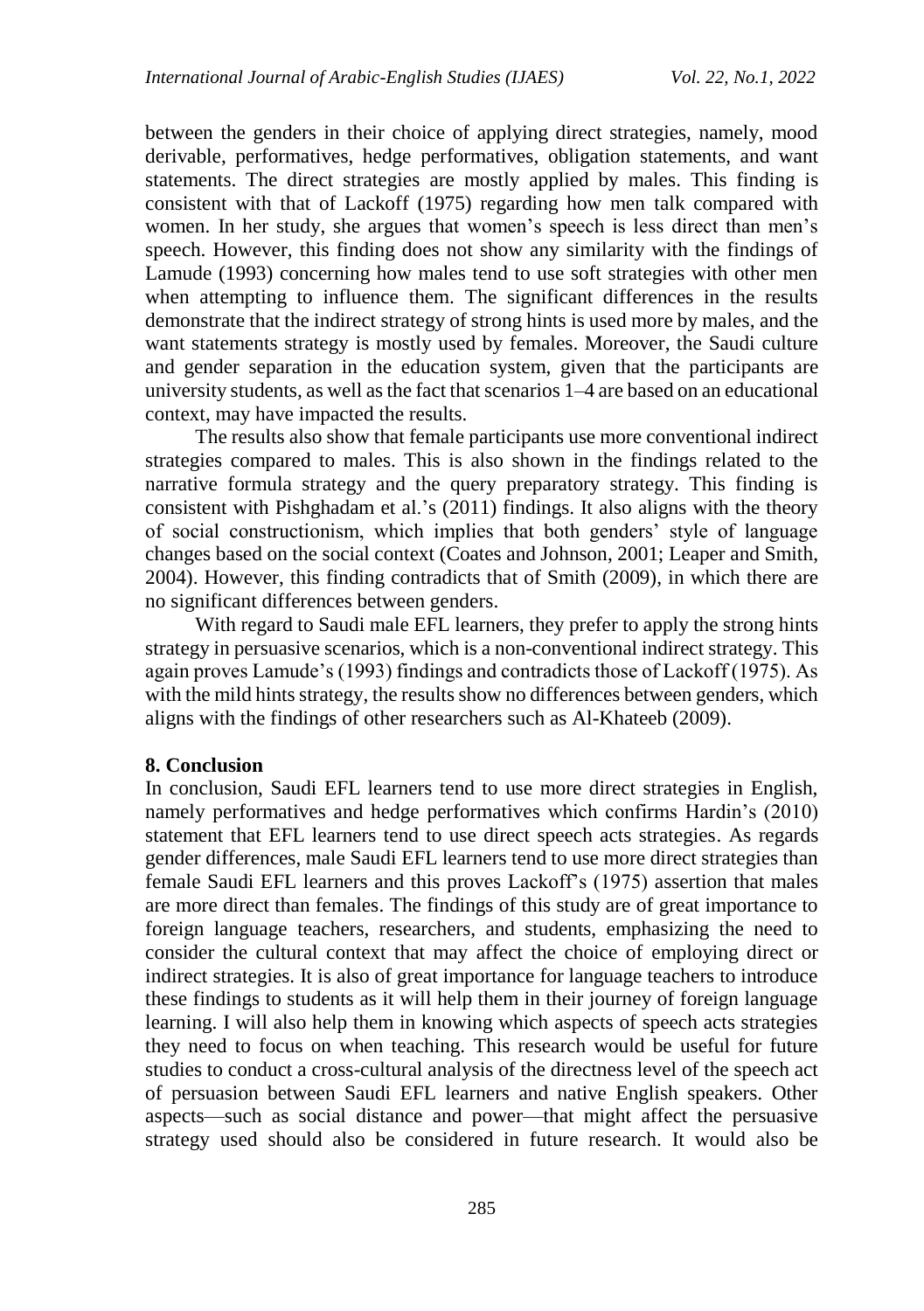interesting to investigate other EFL learners in different native languages and cultures and their pragmatic competence.

The limitations of the study are that it only investigates Saudi EFL learners and does not include native speakers, which would have provided more information relating to different linguistic aspects. This limitation is due to the difficulty in finding native English-speaking Saudi participants. Moreover, a larger sample of participants would have provided verity and more detailed information. Other data collection methods could be used to explore the possibilities of other persuasive strategies by EFL learners (such as real-life recordings and role-playing).

**Acknowledgment:** This research was funded by the Deanship of Scientific Research at Princess Nourah bint Abdulrahman University through the Fast-track Research Funding Program.

Rehan Almegren Department of Applied Linguistics, College of Languages Princess Nourah bint Abdulrahman University, Riyadh, Saudi Arabia ORCID Number: 0000-0003-0931-6434 Email: [rmalmagran@pnu.edu.sa](mailto:rmalmagran@pnu.edu.sa)

### **References**

- **Alhudhaif**, **Abdulrahman M.** (2005). A speech act approach to persuasion in American and Arabic editorials. Unpublished PhD Dissertation, Purdue University, West Lafayette, USA.
- **Al-Khateeb, Sana M.** (2009). The speech act of thanking as a compliment response as used by the Arab speakers of English: A comparative intercultural study*.* Unpublished Master Thesis, An-Najah National University, Nablus, Palestine.
- **Austin, John. L**. (1962). *How to do things with words*. Oxford: Oxford University Press.
- **Aziz, Sara A. H. and Shamal K. Othman.** (2020). 'Speech acts uses in persuasion and deception in marketing discourse'. *Journal of University of Babylon for Humanities*, 28 (6): 62-73.
- **Blum-Kulka, Shoshana and Elite Olshtain**. (1984). 'Requests and apologies: A cross-cultural study of speech act realization patterns (CCSARP)'. *Applied Linguistics*, 5: 196-213.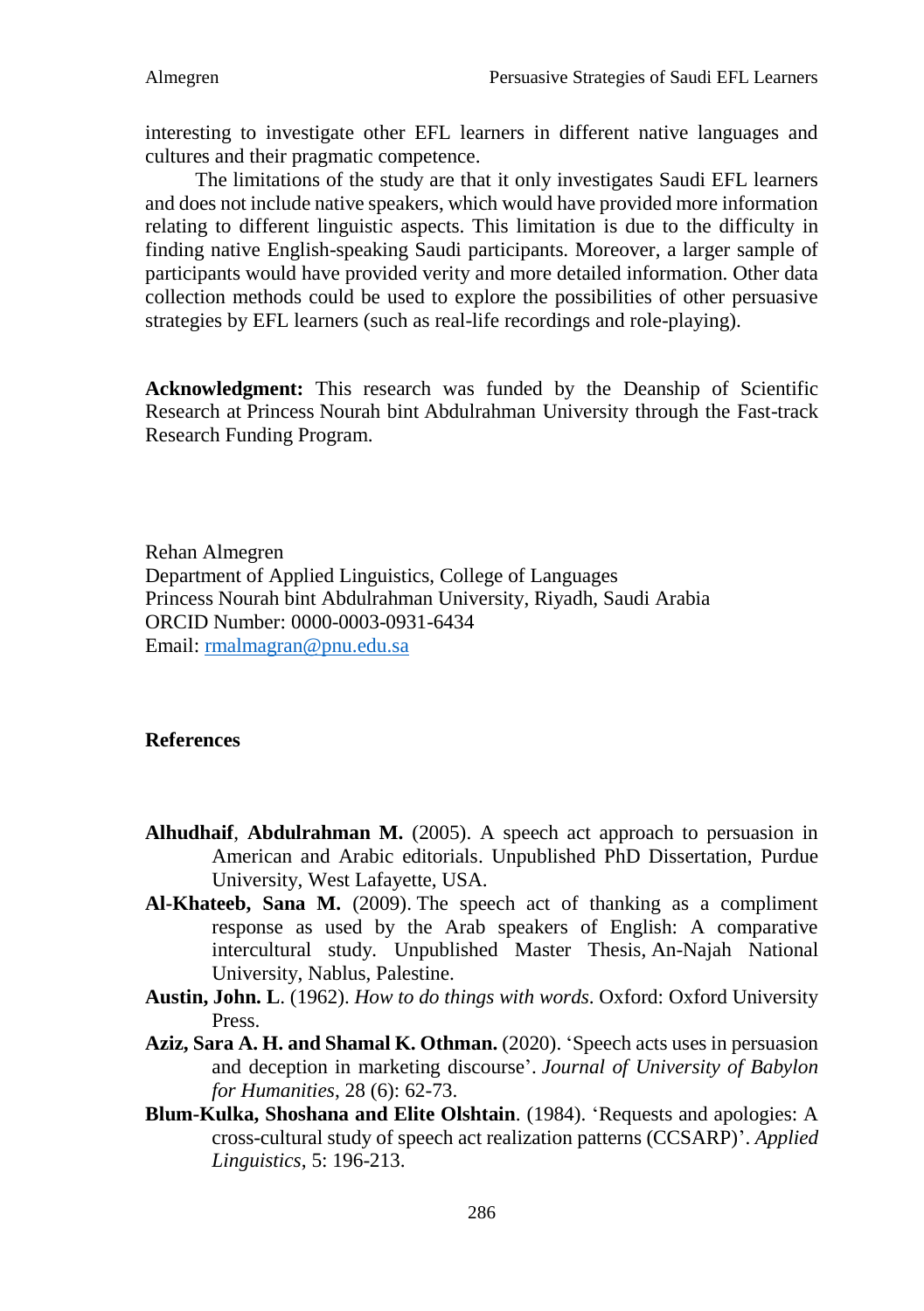- **Brown P. and Levinson, S.** (1987) *Politeness: Some universals in language usage.*  Cambridge: Cambridge University Press.
- **Bryant Smith, J.** (2009). The acquisition of pragmatic competence: Complement response strategies in learners of Spanish. An unpublished doctoral dissertation, Louisiana State University, USA.
- **Chakorn, Ora-Ong**. (2006). 'Persuasive and politeness strategies in cross-cultural letters of request in the Thai business context'. *Journal of Asian Pacific Communication*, 16 (1): 103-146.
- **Coates, Linda and Trudy Johnson.** (2001). 'Towards a social theory of gender'. In Howard Giles and W. P. Robinson (Eds.), *The new handbook of language and social psychology,* 451–464. Chichester, UK: Wiley.
- **de Aquino Carlsson, Alissa.** (2018). Persuasion in social media: A study of Instagram influencers usage of persuasive speech acts. Unpublished Thesis. Linnaeus University. http://urn.kb.se/resolve?urn=urn:nbn:se:lnu:diva-69900 (Retrieved on 29 March, 2021)
- **Færch, Claus and Gabriele Kasper** (eds.). (1983). *Strategies in interlanguage communication.* London: Longman.
- **Gass, Susan and Noel Houck.** (1999). *Interlanguage refusals: A cross–cultural study of Japanese English*. Berlin: Mouton de Gruyter.
- **Hardin, Karol. J. F.** (1999). Pragmatics in persuasive discourse of Spanish television advertising. Unpublished Dissertation, University of Texas, Austin.
- **Hardin, Karol.** (2010). 'Trying to persuade: Speech acts in the persuasive discourse of intermediate Spanish learners'. In Kenneth, A., McElhanon, and Ger Reesink (Eds.), *A mosaic of languages and cultures,* 155-179. Cambridge: Cambridge University Press.
- **Hong, Gao**. (1999). 'Features of request strategies in Chinese'*. Lund University Working papers*, 47: 73-86.
- **Jibreen, Maysa and Hiba Hameed Hamzah Al-Janabi.** (2018). 'The relationship between persuasion and speech act theory'. *Journal of Al-qadisiya in Arts and Educational Sciences*, 18 (3): 29-37.
- **Kasper, Gabriele**. (1992). 'Pragmatic transfer'. *Second Language Research*, 8 (3): 203-231.
- **Kasper, Gabriele and Kenneth R. Rose.** (2002). *Pragmatic development in a second language*. Oxford: Blackwell.
- **Koike, Dale April.** (1996). 'Transfer of pragmatic competence and suggestions in Spanish foreign language learning'. In Susan M. Gass and Joyce Neu (Eds.), *Speech acts across cultures: Challenges to communication in a second language,* 257–281. Berlin: Mouton de Gruyter.
- **Lakoff, Robin**. (1975). *Language and women's place.* New York: Harper & Row.
- **Lakoff, Robin**. (1982). 'Persuasive discourse and ordinary conversation, with examples from advertising'. In Deborah Tannen (Ed.),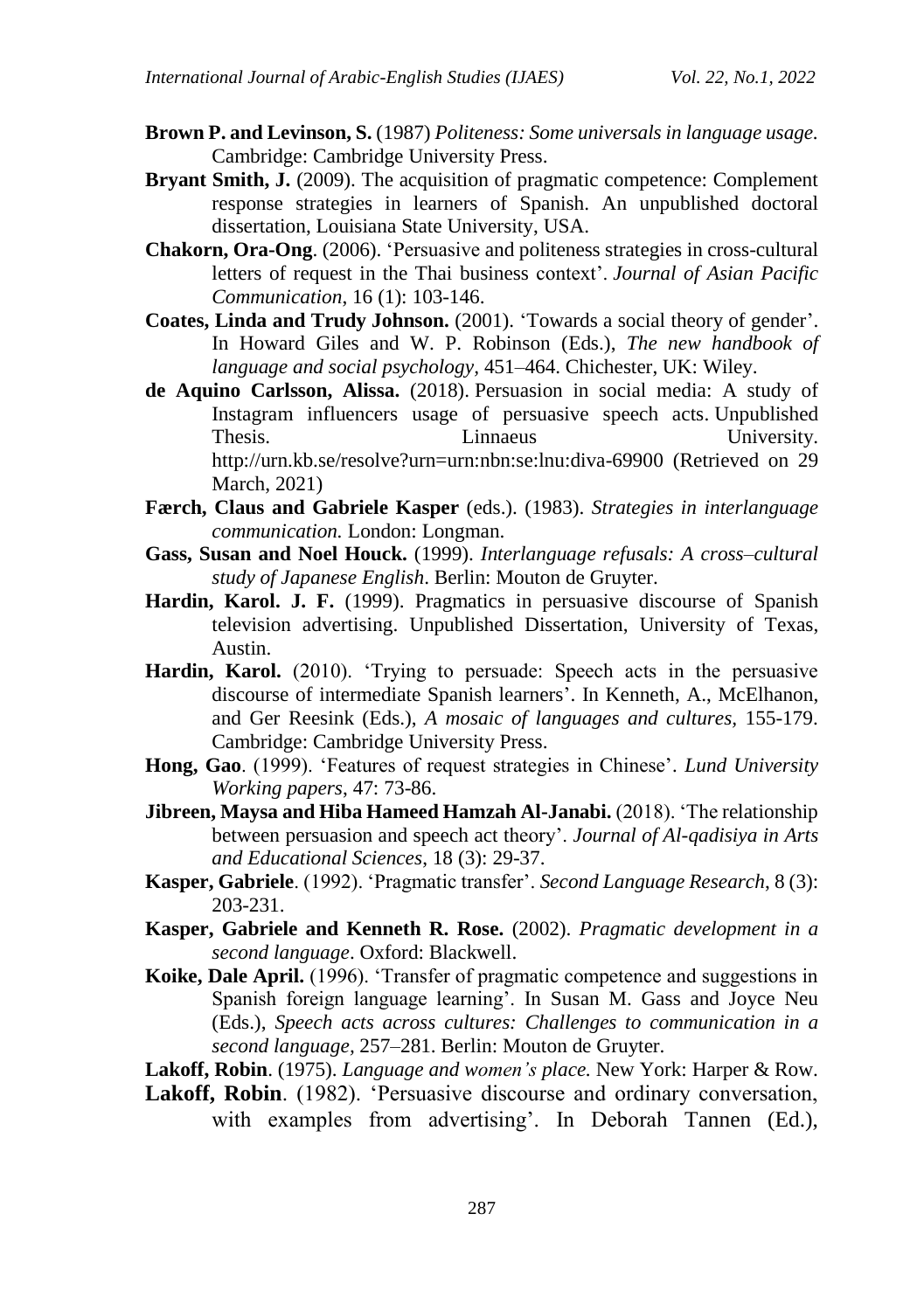*Analyzing discourse: Text and talk,* 239-311. Washington DC: Georgetown University Press.

- Lamude, Kevin G. (1993). 'Supervisors' upward influence tactics in same-sex and cross-sex dyads'. *Perceptual and Motor Skills*, 77: 1067–1070.
- **Leaper, Campbell and Tara E. Smith.** (2004). 'A meta-analytic review of gender variations in children's language use: Talkativeness, affiliative speech, and assertive speech'. *Developmental Psychology*, 40: 993-1027.
- **Morkus, Nader.** (2009). The realisation of the speech act of refusal in Egyptian Arabic by American learners of Arabic as a foreign language*.* Unpublished Doctoral Dissertation, University of South Florida.
- **Osman, Wan & Junaidah Januin.** (2021). 'Analysing ESL persuasive essay writing using Toulmin's Model of argument'. *Journal of Education & Psychology*, 58: 1810-1821.
- **Papadopoulos, Isaak and George Ypsilandis**. (2017). 'Towards an understanding of the persuasive profile of teenaged Greek EFL learners'. *Journal of Applied Languages and Linguistics*, 1 (1): 61-75
- **Pishghadam, Reza and Parisa Rasouli**. (2011). 'Persuasive strategies among Iranian EFL learners'. *Studies in Literature and Language,* 3 (2): 111-117.
- **Searle, John. R**. (1976). 'A classification of illocutionary acts'. *Language in Society, 5*(1)*,* 1-23.
- **Searle, John. R**. (1969). *Speech acts: An essay in the philosophy of language.* Cambridge: Cambridge University Press.
- **Selinker, Larry.** (1972). 'Interlanguage'. *International Review of Applied Linguistics in Language Teaching*, 10: 209-241.
- **Taguchi, Naoko.** (2009). 'Pragmatic competence in Japanese as a second language: An introduction'. In N. Taguchi (Ed.), *Pragmatic competence*, 1-18. Berlin: Mouton de Gruyter.
- **Tatton, Heather.** (2008). '"Could you, perhaps, pretty please?" Request directness in cross-cultural speech act realization'. *Studies in Applied Linguistics & TESOL*, 8 (2): 1-4.
- **Taufik, Kani Sulam.** (2014). 'The Persuasive utterances in a political discourse'. *International Journal of Linguistics*, 6 (1): 192-208.
- **Toulmin, S.** (1969). *The uses of argument*. Cambridge University Press: Cambridge.

**Verschueren, Jef.** (1999). *Understanding pragmatics*. Oxford: University Press.

**Yule, George.** (1996). *Pragmatics*. Oxford: University Press.

## **Appendix**

Dear participants,

Thank you for your time in answering this questionnaire. I would like to inform you that your participation is voluntary, your answers will be anonymous, and will only be used for the purpose of this research.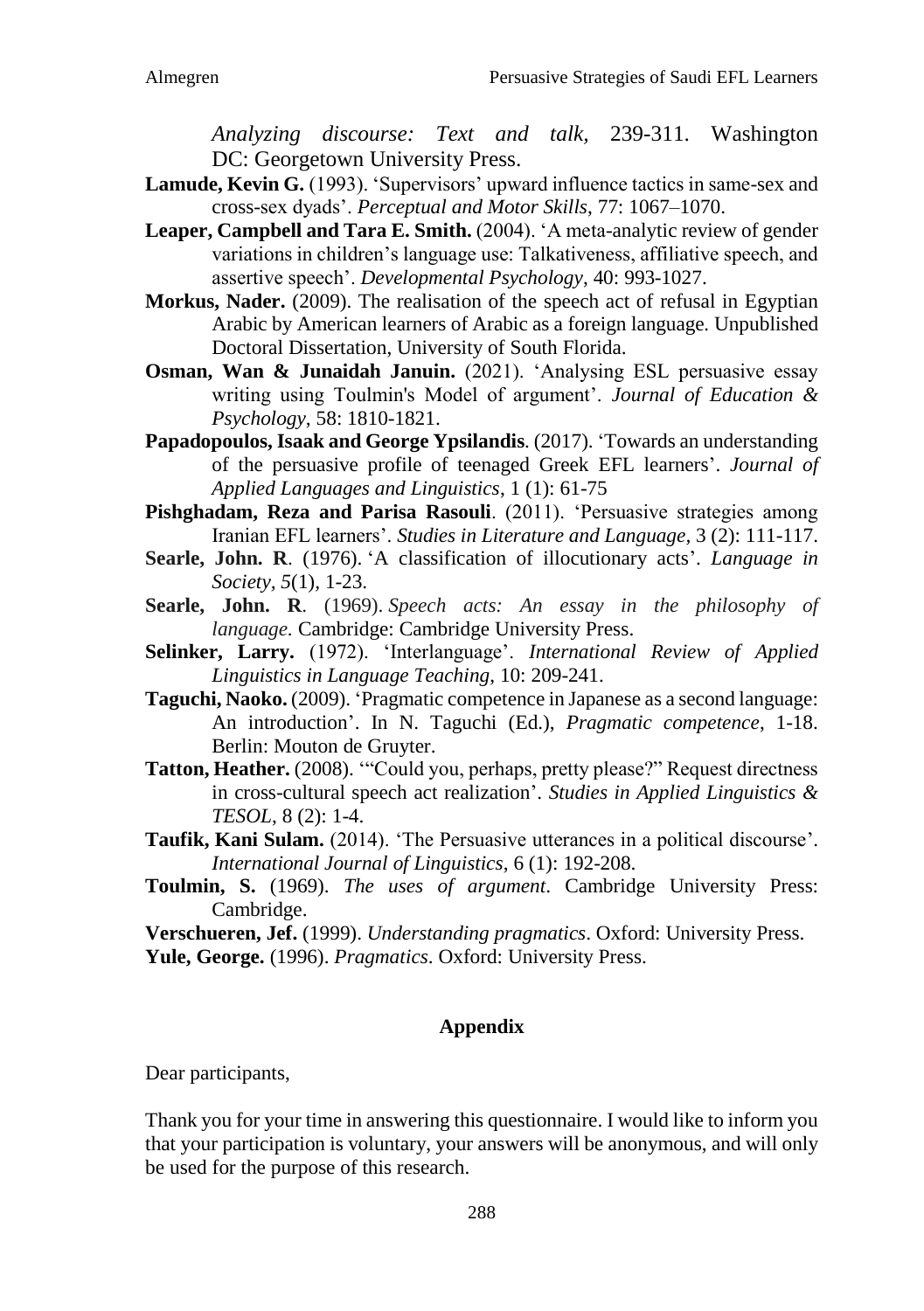## **'By completing this questionnaire, I agree to my answers being used for the purpose of this research'.**

- 1. Age: ……………………….
- 2. Native language: ……………….
- 3. Department of study at university: ………………………………Level: ………………
- 4. Number of years studying English: ...................

## **Instructions**:

- 1- Read each situation carefully.
- 2- Respond to each situation naturally without overthinking it.

## **Completing this questionnaire is appreciated and will help in the success of this study.**

1-You really have to take a course in order to graduate, but you found out that the course is already closed. So, you decide to persuade the person in charge, who you don't know, to allow you to take the course. What would you say to persuade her to permit you to participate in the course?

**I would say:** ............................................................................................................... ..............................................................................................................................

...............................................................................................................................

..............................................................................................................................

2-You have a paper due in one of your classes next week. However, you will be very busy this week and don't have any time to write it. You go to your professor's office to persuade her to give you more time to write the paper. What would you say?

**I would say:** ............................................................................................................... ..............................................................................................................................

...............................................................................................................................

.............................................................................................................................

3- You were absent from last Tuesday's English class. So, you decide to borrow your friend's notes to catch up with the rest of the class. What would you say to persuade her/him to lend you the notes?

**I would say:** ............................................................................................................... .............................................................................................................................. ...............................................................................................................................

..............................................................................................................................

4- It's 7:00 a.m. and you want to go to work. You have to leave your daughter alone because her babysitter is late. You decide to persuade your friend, who lives in the neighbourhood, to take care of your little daughter in the meantime. What would you say?